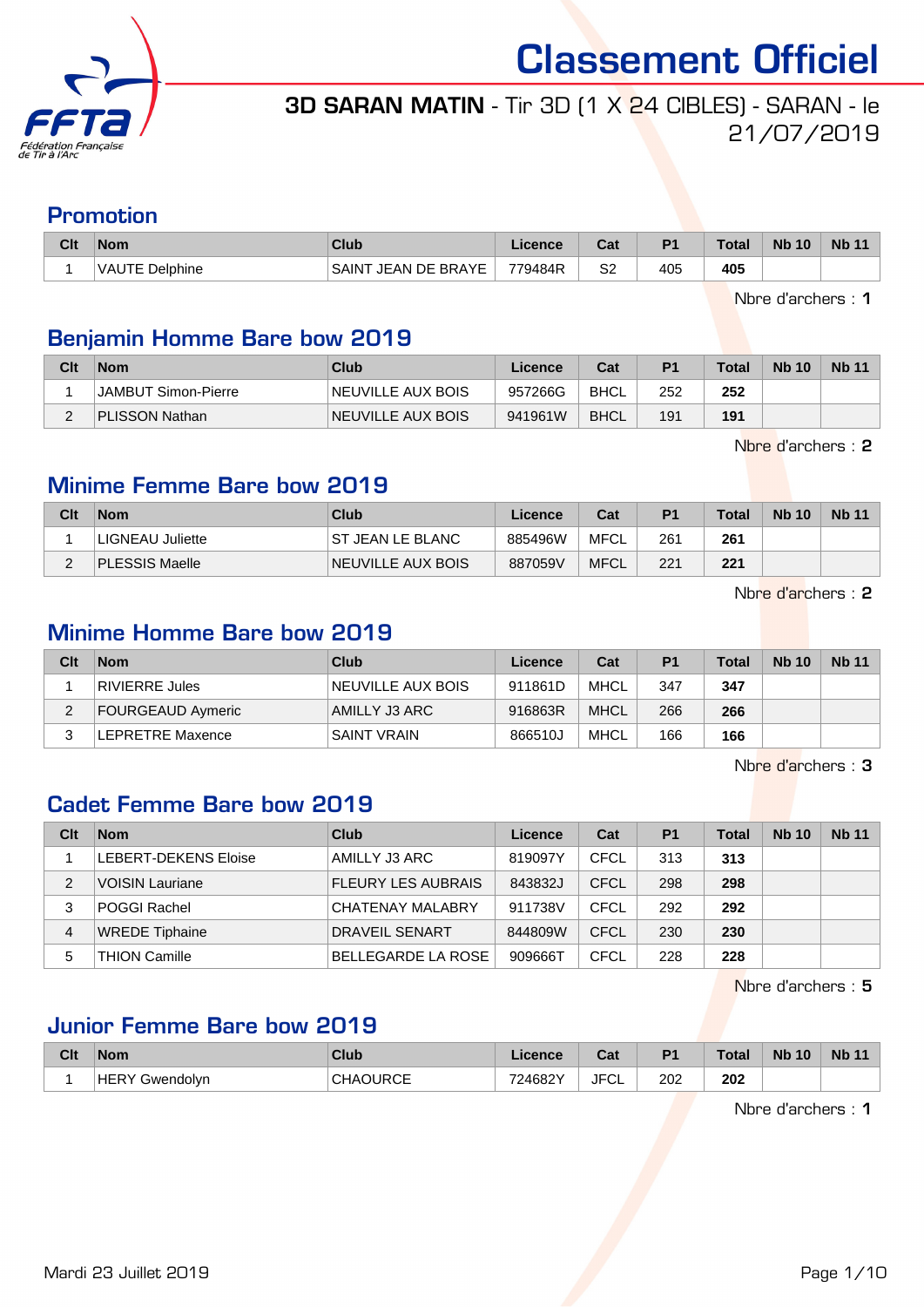

## 3D SARAN MATIN - Tir 3D (1 X 24 CIBLES) - SARAN - le 21/07/2019

#### Junior Homme Bare bow 2019

| Clt | <b>Nom</b>  | Club                            | Licence | ו ה<br>⊍d   | D <sub>1</sub> | <b>Total</b> | <b>Nb 10</b> | <b>N<sub>b</sub></b> |
|-----|-------------|---------------------------------|---------|-------------|----------------|--------------|--------------|----------------------|
|     | WREDE Kevin | <b>SENART</b><br><b>DRAVEIL</b> | 735458L | <b>JHCL</b> | 307            | 307          |              |                      |

Nbre d'archers : 1

### Senior 1 Femme Bare bow 2019

| Clt             | <b>Nom</b>     | Club            | Licence | Cat                | P <sub>1</sub> | <b>Total</b> | <b>Nb</b> 10 | <b>Nb 11</b> |
|-----------------|----------------|-----------------|---------|--------------------|----------------|--------------|--------------|--------------|
|                 | GIRARD Marine  | CHATEAUROUX     | 663233F | S1FCL              | 343            | 343          |              |              |
| $\sqrt{2}$<br>L | MOUTON Adeline | <b>BOULOIRE</b> | 806392N | S <sub>1</sub> FCL | 283            | 283          |              |              |

Nbre d'archers : 2

#### Senior 1 Homme Bare bow 2019

| Clt | <b>Nom</b>        | Club               | Licence | Cat                | P <sub>1</sub> | <b>Total</b> | <b>Nb 10</b> | <b>Nb 11</b> |
|-----|-------------------|--------------------|---------|--------------------|----------------|--------------|--------------|--------------|
|     | GUERIVE Thomas    | <b>OLIVET</b>      | 442005R | S <sub>1</sub> HCL | 348            | 348          |              |              |
| ⌒   | BAILLY Erwin      | <b>CHEVREUSE</b>   | 948152A | S <sub>1</sub> HCL | 329            | 329          |              |              |
| ົ   | CHARREIRE Tristan | <b>CHATEAUROUX</b> | 912859N | S <sub>1</sub> HCL | 150            | 150          |              |              |

Nbre d'archers : 3

#### Senior 2 Femme Bare bow 2019

| Clt            | <b>Nom</b>              | Club                            | Licence | Cat                | P <sub>1</sub> | <b>Total</b> | <b>Nb 10</b> | <b>Nb 11</b> |
|----------------|-------------------------|---------------------------------|---------|--------------------|----------------|--------------|--------------|--------------|
|                | <b>LAFAURIE Cecile</b>  | <b>LISSES</b>                   | 350747X | S <sub>2</sub> FCL | 351            | 351          |              |              |
| 2              | <b>NOREST Elise</b>     | AMILLY J3 ARC                   | 270387Z | S <sub>2</sub> FCL | 347            | 347          |              |              |
| 3              | <b>GUIBERT Nathalie</b> | VILLENEUVE LE ROI               | 821049V | S <sub>2</sub> FCL | 275            | 275          |              |              |
| $\overline{4}$ | <b>SAKUMA Corinne</b>   | ROCHEFORT EN<br><b>YVELINES</b> | 897516L | S <sub>2</sub> FCL | 268            | 268          |              |              |
| 5              | <b>MOREAU Florence</b>  | <b>SIGLOY</b>                   | 782560J | S <sub>2</sub> FCL | 262            | 262          |              |              |
| 6              | <b>BELLONE Valerie</b>  | <b>FORGES LES BAINS</b>         | 852186P | S <sub>2</sub> FCL | 232            | 232          |              |              |
|                | <b>ROGER Nathalie</b>   | SAINT JEAN DE BRAYE             | 825500H | S <sub>2</sub> FCL | 226            | 226          |              |              |

Nbre d'archers : 7

#### Senior 2 Homme Bare bow 2019

| Clt           | <b>Nom</b>            | Club                                | Licence | Cat                | <b>P1</b> | Total | <b>Nb 10</b> | <b>Nb 11</b> |
|---------------|-----------------------|-------------------------------------|---------|--------------------|-----------|-------|--------------|--------------|
|               | LE PELLEC Fabrice     | <b>DREUX</b>                        | 897712Z | S <sub>2</sub> HCL | 354       | 354   |              |              |
| $\mathcal{P}$ | <b>MEUNIER Gil</b>    | <b>ARGENT SUR</b><br><b>SAULDRE</b> | 615908R | S <sub>2</sub> HCL | 348       | 348   |              |              |
| 3             | LEBEUF Dany           | <b>ISSY LES MOULINEAUX</b>          | 680806G | S <sub>2</sub> HCL | 345       | 345   |              |              |
| 4             | <b>VALETUDIE Rony</b> | <b>ANTONY</b>                       | 870270W | S <sub>2</sub> HCL | 330       | 330   |              |              |
| 5             | ANGOUILLANT Michel    | <b>EPERNON</b>                      | 971985F | S <sub>2</sub> HCL | 320       | 320   |              |              |
| 6             | <b>LOPES Philippe</b> | <b>BOIS D'ARCY</b>                  | 892459P | S <sub>2</sub> HCL | 314       | 314   |              |              |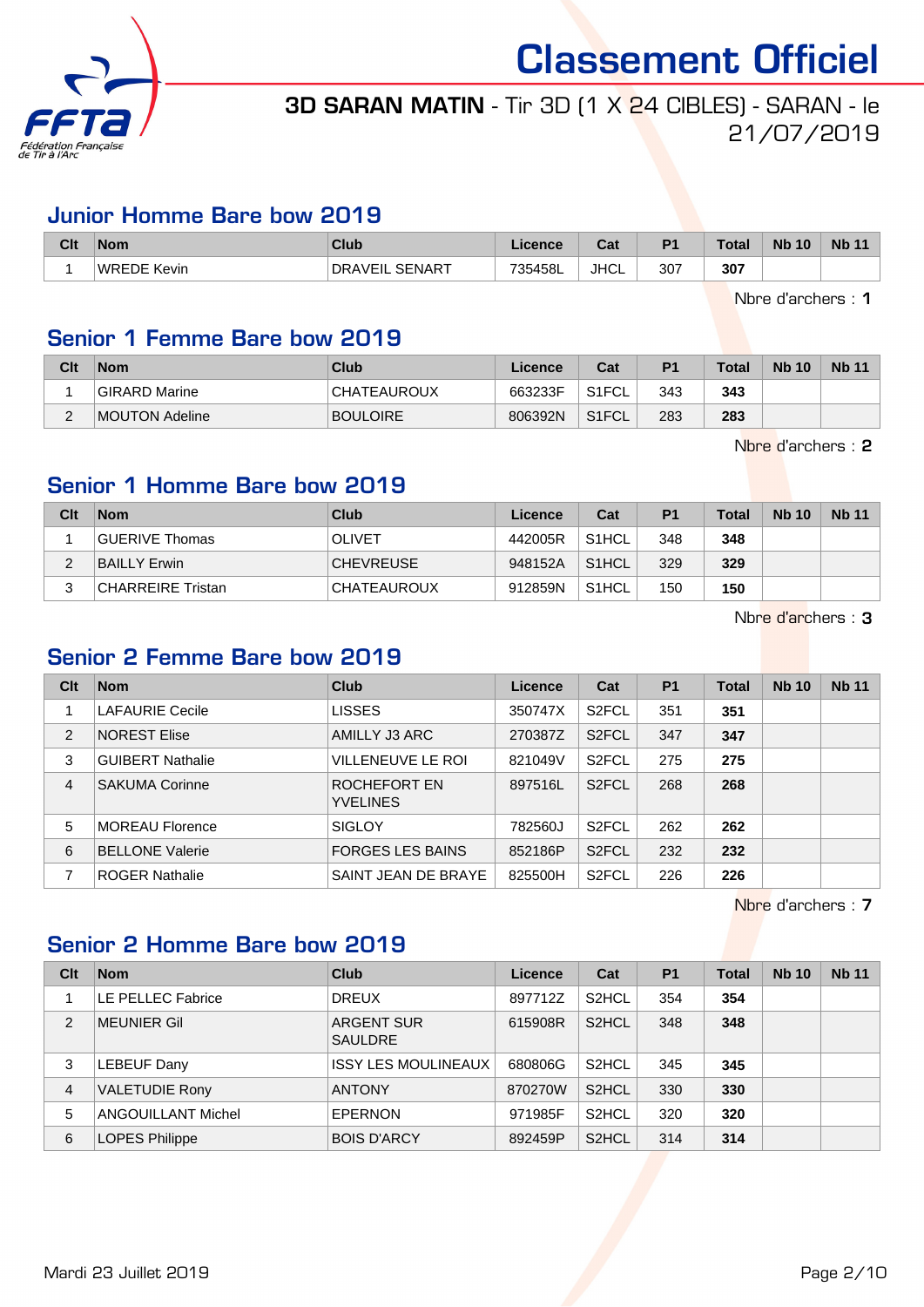

## 3D SARAN MATIN - Tir 3D (1 X 24 CIBLES) - SARAN - le 21/07/2019

#### Senior 2 Homme Bare bow 2019 (Suite)

| Clt | <b>Nom</b>                   | <b>Club</b>             | Licence | Cat                | P <sub>1</sub> | <b>Total</b> | <b>Nb 10</b> | <b>Nb 11</b> |
|-----|------------------------------|-------------------------|---------|--------------------|----------------|--------------|--------------|--------------|
|     | <b>BOISBEAU Jean-Jacques</b> | <b>INGRE</b>            | 683131J | S <sub>2</sub> HCL | 310            | 310          |              |              |
| 8   | SOT Laurent                  | <b>CHAOURCE</b>         | 675011H | S <sub>2</sub> HCL | 307            | 307          |              |              |
| 9   | <b>CARRU Thierry</b>         | <b>NANGIS</b>           | 593665N | S <sub>2</sub> HCL | 306            | 306          |              |              |
| 10  | <b>LEBEL Thierry</b>         | <b>INGRE</b>            | 907407M | S <sub>2</sub> HCL | 304            | 304          |              |              |
| 11  | NANAN Didier                 | <b>CHATENAY MALABRY</b> | 769376D | S <sub>2</sub> HCL | 267            | 267          |              |              |

Nbre d'archers : 11

## Senior 3 Femme Bare Bow 2019

| Clt | <b>Nom</b>                  | Club                          | Licence | Cat          | P <sub>1</sub> | <b>Total</b> | <b>Nb 10</b> | <b>Nb 11</b> |
|-----|-----------------------------|-------------------------------|---------|--------------|----------------|--------------|--------------|--------------|
|     | <b>GRECOURT Chantale</b>    | <b>ANTONY</b>                 | 788114W | S3FCL        | 281            | 281          |              |              |
| 2   | <b>CAUSSE Marie Claire</b>  | <b>DREUX</b>                  | 075671B | S3FCL        | 275            | 275          |              |              |
| 3   | <sup>1</sup> GUINOT Michele | <b>VILLEMOISSON</b>           | 254049R | S3FCL        | 262            | 262          |              |              |
| 4   | <b>CANILLAR Evelyne</b>     | <b>CHATENAY MALABRY</b>       | 698547R | <b>S3FCL</b> | 244            | 244          |              |              |
| 5   | <b>BRAVIN Beatrice</b>      | SAULX LES<br><b>CHARTREUX</b> | 742820N | S3FCL        | 145            | 145          |              |              |

Nbre d'archers : 5

### Senior 3 Homme Bare Bow 2019

| Clt            | <b>Nom</b>               | Club                      | Licence | Cat   | P <sub>1</sub> | Total | <b>Nb 10</b> | <b>Nb 11</b> |
|----------------|--------------------------|---------------------------|---------|-------|----------------|-------|--------------|--------------|
|                | <b>RECHAUSSAT Daniel</b> | <b>CHATENAY MALABRY</b>   | 728793S | S3HCL | 293            | 293   | 3            | 5            |
| $\overline{2}$ | <b>BERNARDIN Pascal</b>  | <b>BOURGES AC</b>         | 774336V | S3HCL | 293            | 293   |              | 6            |
| 3              | <b>PILTE Jacky</b>       | <b>FLEURY LES AUBRAIS</b> | 800287C | S3HCL | 290            | 290   |              |              |
| 4              | <b>BERGER Michel</b>     | <b>AVORD</b>              | 354522A | S3HCL | 281            | 281   |              |              |
| 5              | MOUCAUD Lionel           | <b>VILLEMOISSON</b>       | 947847U | S3HCL | 266            | 266   |              |              |
| 6              | <b>HACHET Jean Luc</b>   | <b>NANGIS</b>             | 267247L | S3HCL | 255            | 255   |              |              |

Nbre d'archers : 6

### Senior 1 Femme Arc à poulies nu 2019

| Clt | <b>Nom</b>       | Club              | Licence | Cat                | P <sub>1</sub> | <b>Total</b> | <b>Nb 10</b> | <b>Nb 11</b> |
|-----|------------------|-------------------|---------|--------------------|----------------|--------------|--------------|--------------|
|     | GRANDI Elena     | HARAMONT          | 687741V | S <sub>1</sub> FCO | 371            | 371          |              |              |
| c   | ROULEAU Lucie    | <b>VALLET</b>     | 781170Y | S <sub>1</sub> FCO | 313            | 313          |              |              |
|     | LETHROSNE Laurie | IST JEAN LE BLANC | 391560J | S <sub>1</sub> FCO | 297            | 297          |              |              |

Nbre d'archers : 3

### Senior 1 Homme Arc à poulies nu 2019

|  | <b>Clt</b> | <b>Nom</b> | <b>Club</b> | .icence | Cat | P <sub>1</sub> | <b>Total</b> | <b>Nb 10</b> | <b>Nb 11</b> |
|--|------------|------------|-------------|---------|-----|----------------|--------------|--------------|--------------|
|--|------------|------------|-------------|---------|-----|----------------|--------------|--------------|--------------|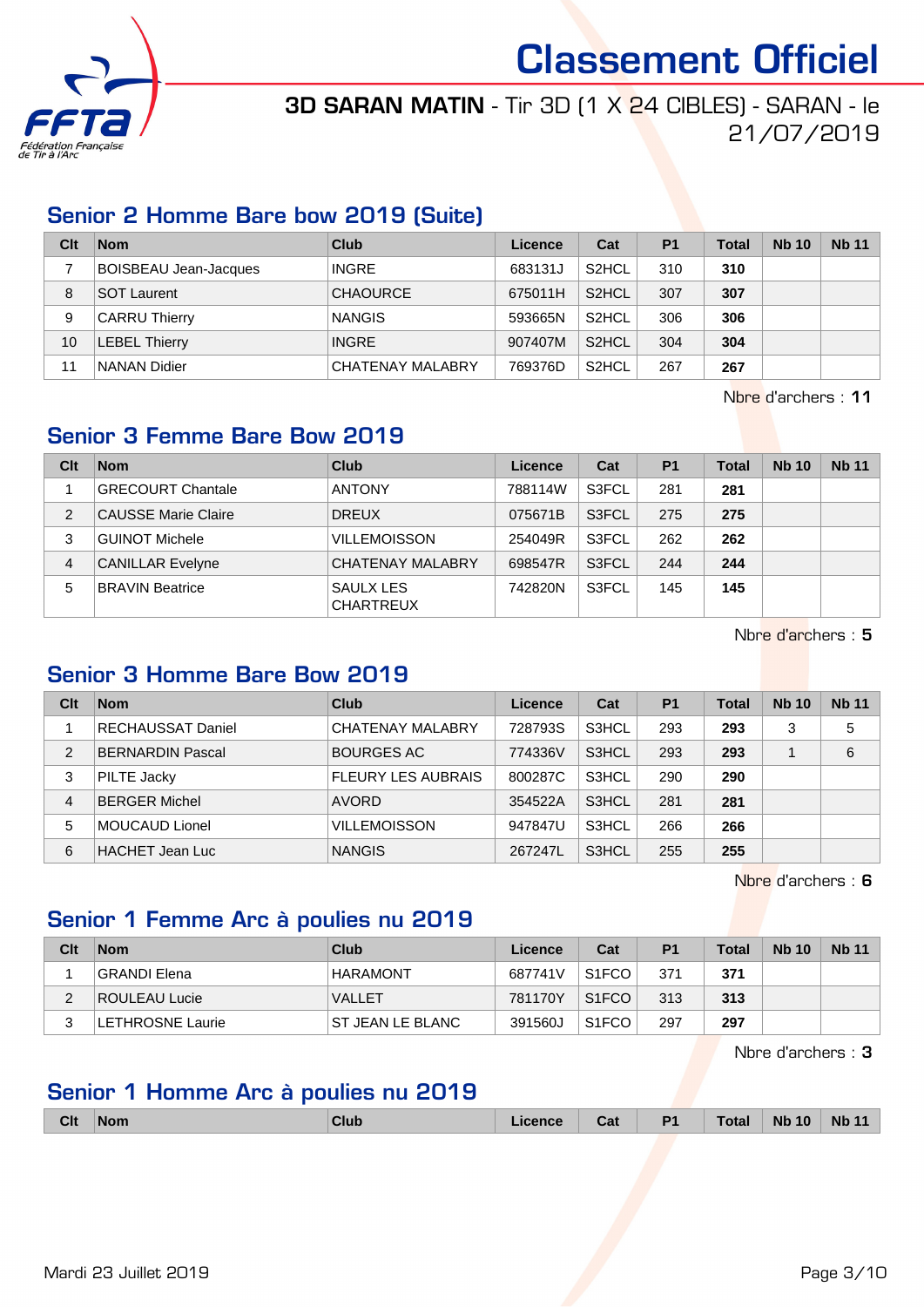

## 3D SARAN MATIN - Tir 3D (1 X 24 CIBLES) - SARAN - le 21/07/2019

#### Senior 1 Homme Arc à poulies nu 2019 (Suite)

| Clt | <b>Nom</b>      | Club              | Licence | Cat                | P <sub>1</sub> | <b>Total</b> | <b>Nb 10</b> | <b>Nb</b> 11 |
|-----|-----------------|-------------------|---------|--------------------|----------------|--------------|--------------|--------------|
|     | LACROIX Antoine | <b>INGRE</b>      | 653466P | S <sub>1</sub> HCO | 384            | 384          |              |              |
|     | GOUFFE Adrien   | IST JEAN LE BLANC | 364361V | S <sub>1</sub> HCO | 352            | 352          |              |              |
|     | BERAUX Julien   | AMILLY J3 ARC     | 437287M | S <sub>1</sub> HCO | 308            | 308          |              |              |

Nbre d'archers : 3

### Senior 2 Femme Arc à poulies nu 2019

| Clt | <b>Nom</b>    | Club                      | .icence | ่ ี่ ี่ ่า ่<br>uai | P <sub>1</sub> | <b>Total</b> | <b>Nb 10</b> | <b>Nb 11</b> |
|-----|---------------|---------------------------|---------|---------------------|----------------|--------------|--------------|--------------|
|     | ROLAND Edwige | <b>FLEURY LES AUBRAIS</b> | 022262Y | S <sub>2</sub> FCO  | 206            | 206          |              |              |

Nbre d'archers : 1

#### Senior 2 Homme Arc à poulies nu 2019

| Clt | <b>Nom</b>              | Club                           | Licence | Cat                | P <sub>1</sub> | <b>Total</b> | <b>Nb 10</b> | <b>Nb</b> 11 |
|-----|-------------------------|--------------------------------|---------|--------------------|----------------|--------------|--------------|--------------|
|     | <b>RATEL Christophe</b> | <b>BOULOIRE</b>                | 835938D | S <sub>2</sub> HCO | 380            | 380          |              |              |
|     | MEIGNAN Pascal          | RUEIL MALMAISON<br><b>STAR</b> | 431970H | S <sub>2</sub> HCO | 285            | 285          |              |              |
|     | <b>POGGI Sebastien</b>  | LE PLESSIS ROBINSON            | 728795U | S <sub>2</sub> HCO | 218            | 218          |              |              |

Nbre d'archers : 3

#### Senior 1 Femme Arc Droit 2019

| Clt | <b>Nom</b>        | <b>Club</b>                            | Licence | $R_{\rm{eff}}$<br>ual          | P <sub>1</sub> | <b>Total</b> | <b>Nb 10</b> | <b>Nb 11</b> |
|-----|-------------------|----------------------------------------|---------|--------------------------------|----------------|--------------|--------------|--------------|
|     | LEMENT<br>Blanche | <b>EAUROUX</b><br>$\cap$ H $\triangle$ | 933234K | S <sub>1</sub> F <sub>AD</sub> | 158            | 158          |              |              |

Nbre d'archers : 1

#### Senior 1 Homme Arc Droit 2019

| Clt | <b>Nom</b>           | Club                           | Licence | Cat                | P <sub>1</sub> | <b>Total</b> | <b>Nb 10</b> | <b>Nb</b> 11 |
|-----|----------------------|--------------------------------|---------|--------------------|----------------|--------------|--------------|--------------|
|     | FRANCOIS Jeremy      | <b>DRAVEIL SENART</b>          | 605563W | S <sub>1</sub> HAD | 216            | 216          |              |              |
|     | MENAGER Steven       | RUEIL MALMAISON<br><b>STAR</b> | 926354G | S <sub>1</sub> HAD | 206            | 206          |              |              |
|     | <b>PROSNIER Loic</b> | LE PLESSIS ROBINSON            | 634160E | S <sub>1</sub> HAD | 179            | 179          |              |              |

Nbre d'archers : 3

#### Senior 2 Femme Arc Droit 2019

| Clt | <b>Nom</b>        | Club                | Licence | Cat                | P <sub>1</sub> | <b>Total</b> | <b>Nb 10</b> | <b>Nb 11</b> |
|-----|-------------------|---------------------|---------|--------------------|----------------|--------------|--------------|--------------|
|     | LAFITEAU Fabienne | <b>SURZUR</b>       | 383580K | S <sub>2</sub> FAD | 272            | 272          |              |              |
| 2   | DUCREUX Sylvie    | LE PLESSIS ROBINSON | 747633V | S <sub>2</sub> FAD | 263            | 263          |              |              |
| 3   | ZENOU VÉronique   | <b>BOHARS</b>       | 858210M | S <sub>2</sub> FAD | 204            | 204          |              |              |
| 4   | MICALE Isabelle   | <b>SEVRES</b>       | 964858J | S <sub>2</sub> FAD | 169            | 169          |              |              |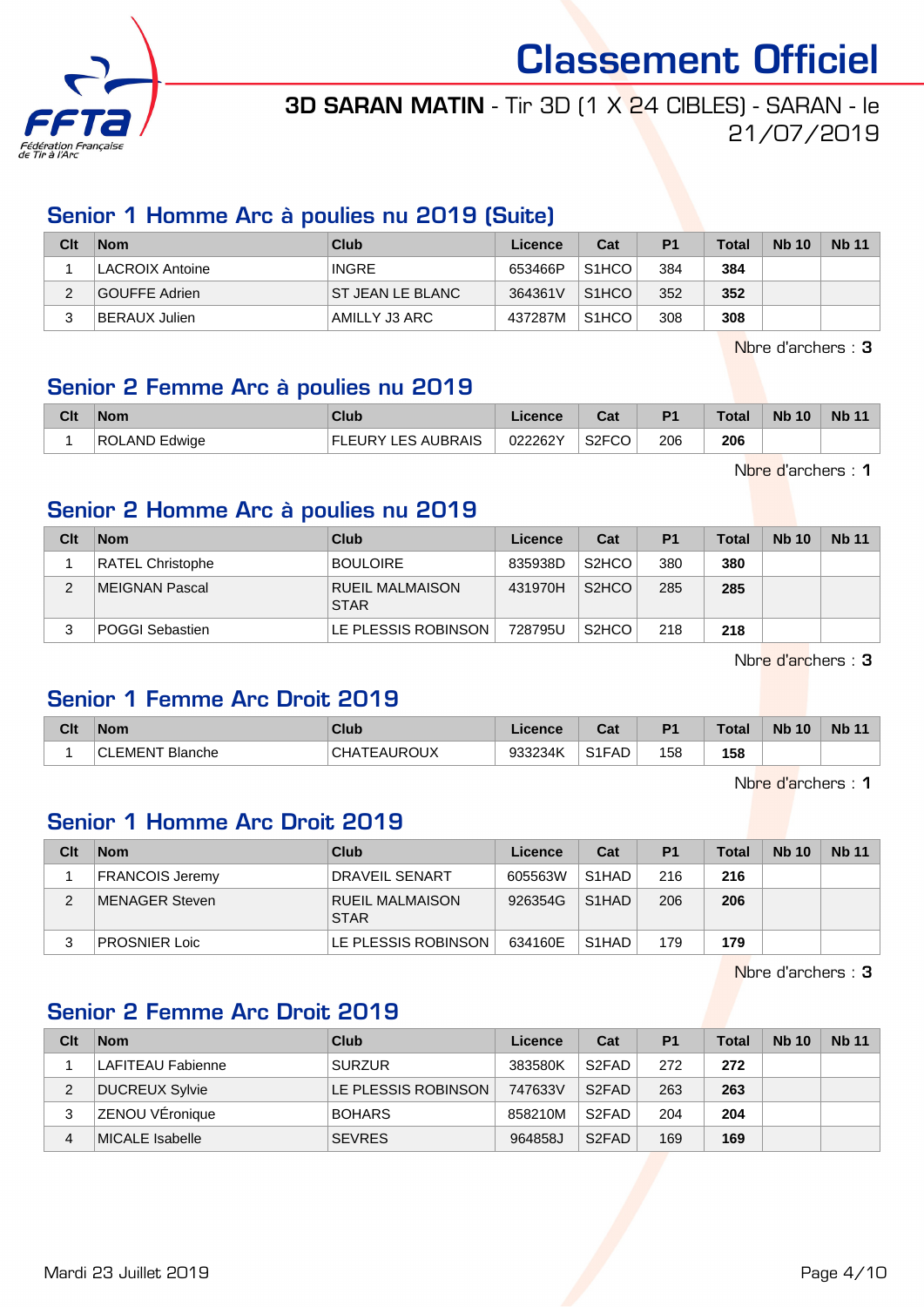

## 3D SARAN MATIN - Tir 3D (1 X 24 CIBLES) - SARAN - le 21/07/2019

#### Senior 2 Femme Arc Droit 2019 (Suite)

| Clt | <b>Nom</b>        | Club               | Licence | Cat                | P <sub>1</sub> | <b>Total</b> | <b>Nb 10</b> | <b>Nb</b> 11 |
|-----|-------------------|--------------------|---------|--------------------|----------------|--------------|--------------|--------------|
| 5   | GOES Sandrine     | <b>ANTONY</b>      | 958660X | S <sub>2</sub> FAD | 163            | 163          |              |              |
| 6   | CHAVAND Florence  | <b>BOIS D'ARCY</b> | 886816F | S <sub>2</sub> FAD | 144            | 144          |              |              |
|     | MOTTON Frederique | <b>CHIRAC</b>      | 971947P | S <sub>2</sub> FAD | 127            | 127          |              |              |

Nbre d'archers : 7

### Senior 2 Homme Arc Droit 2019

| Clt            | <b>Nom</b>                   | <b>Club</b>         | Licence | Cat                | <b>P1</b> | <b>Total</b> | <b>Nb 10</b> | <b>Nb 11</b> |
|----------------|------------------------------|---------------------|---------|--------------------|-----------|--------------|--------------|--------------|
| 1              | <b>MOREAU Francis</b>        | <b>SIGLOY</b>       | 788247R | S2HAD              | 282       | 282          |              |              |
| 2              | <b>RASPAIL Didier</b>        | LE PLESSIS ROBINSON | 787562W | S2HAD              | 231       | 231          |              |              |
| 3              | <b>TRIPET Jose</b>           | ISSY LES MOULINEAUX | 095687H | S2HAD              | 213       | 213          |              |              |
| $\overline{4}$ | <b>CRIBLEZ Pierre Alexis</b> | <b>SAINT VRAIN</b>  | 820103S | S2HAD              | 202       | 202          |              |              |
| 5              | <b>ESTEVE Jean-Francois</b>  | ISSY LES MOULINEAUX | 924492H | S2HAD              | 197       | 197          |              |              |
| 6              | TOUSSENEL Jean-Daniel        | <b>PARIS ASRTL</b>  | 810373R | S2HAD              | 189       | 189          |              |              |
| $\overline{7}$ | DOAN HUU Alain               | CHATENAY MALABRY    | 887698P | S2HAD              | 189       | 189          |              |              |
| 8              | <b>DELORME Pascal</b>        | CHATEAUROUX         | 424157R | S <sub>2</sub> HAD | 188       | 188          |              |              |
| 9              | <b>MERVEILLIE Alain</b>      | <b>PARIS ASRTL</b>  | 286276V | S2HAD              | 167       | 167          |              |              |
| 10             | <b>CLANET Alain</b>          | <b>INGRE</b>        | 613852F | S <sub>2</sub> HAD | 163       | 163          |              |              |
| 11             | <b>LEMOGNE Pierre</b>        | <b>PARIS ASRTL</b>  | 880446G | S2HAD              | 149       | 149          |              |              |
| 12             | <b>GALETTI Jerome</b>        | <b>SEVRES</b>       | 343751T | S <sub>2</sub> HAD | 149       | 149          |              |              |
| 13             | <b>MONIN Eric</b>            | LE PLESSIS ROBINSON | 959200J | S2HAD              | 146       | 146          |              |              |

Nbre d'archers : 13

#### Senior 3 Femme Arc Droit 2019

| Clt | <b>Nom</b>              | Club                      | Licence | Cat   | P <sub>1</sub> | <b>Total</b> | <b>Nb 10</b> | <b>Nb 11</b> |
|-----|-------------------------|---------------------------|---------|-------|----------------|--------------|--------------|--------------|
|     | <b>BARREAU Huguette</b> | <b>FLEURY LES AUBRAIS</b> | 431763H | S3FAD | 198            | 198          |              |              |
| 2   | <b>BRETON Mireille</b>  | ST JEAN LE BLANC          | 463635B | S3FAD | 193            | 193          |              |              |
| 3   | LINDREC GROS Isabelle   | <b>ANTONY</b>             | 793205E | S3FAD | 176            | 176          |              |              |
| 4   | <b>BECKER Sylvie</b>    | <b>LISSES</b>             | 682358U | S3FAD | 140            | 140          |              |              |
| 5   | <b>SIMON Annick</b>     | <b>CHATENAY MALABRY</b>   | 772804E | S3FAD | 125            | 125          |              |              |

Nbre d'archers : 5

### Senior 3 Homme Arc Droit 2019

| Clt | <b>Nom</b>        | Club          | Licence | Cat   | P <sub>1</sub> | <b>Total</b> | <b>Nb 10</b> | <b>Nb</b> 11 |
|-----|-------------------|---------------|---------|-------|----------------|--------------|--------------|--------------|
|     | GROS Jean Gabriel | <b>ANTONY</b> | 794199K | S3HAD | 286            | 286          |              |              |
|     | LAFITEAU Gilles   | <b>SURZUR</b> | 353484X | S3HAD | 272            | 272          |              |              |
| 3   | MOTTON Serge      | <b>CHIRAC</b> | 238802T | S3HAD | 265            | 265          |              |              |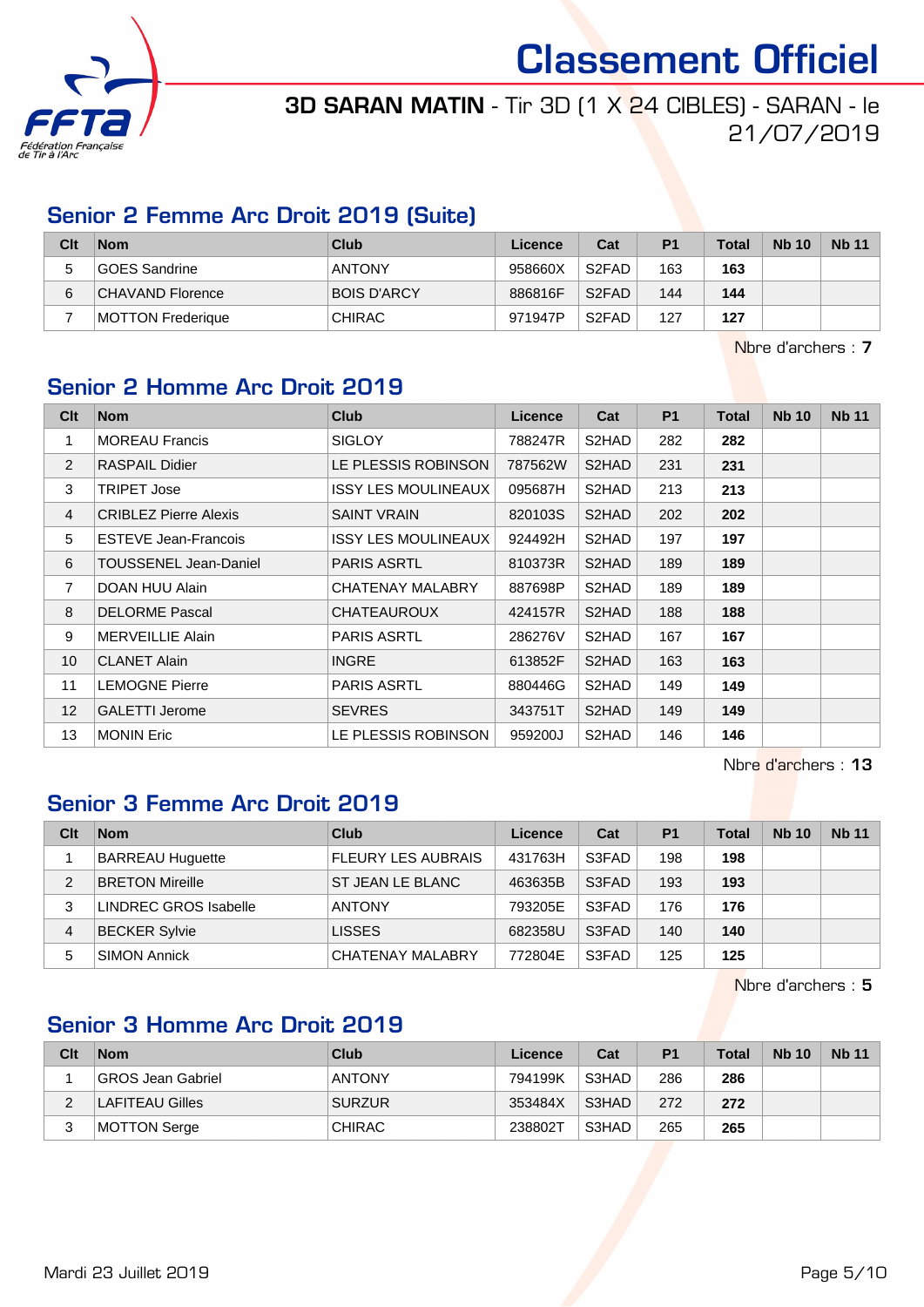

## 3D SARAN MATIN - Tir 3D (1 X 24 CIBLES) - SARAN - le 21/07/2019

#### Senior 3 Homme Arc Droit 2019 (Suite)

| Clt | <b>Nom</b>                | Club                          | Licence | Cat   | <b>P1</b> | <b>Total</b> | <b>Nb 10</b> | <b>Nb 11</b> |
|-----|---------------------------|-------------------------------|---------|-------|-----------|--------------|--------------|--------------|
| 4   | SOUCHAUD Jean Pierre      | <b>VAUJOURS</b>               | 843370G | S3HAD | 249       | 249          |              |              |
| 5   | <b>BERTOLOTTI Patrice</b> | DRAVEIL SENART                | 323046M | S3HAD | 238       | 238          |              |              |
| 6   | <b>POPRAWA Francois</b>   | <b>BOIS D'ARCY</b>            | 401098B | S3HAD | 232       | 232          |              |              |
| 7   | <b>BECKER Patrice</b>     | <b>LISSES</b>                 | 653831L | S3HAD | 216       | 216          |              |              |
| 8   | RENOUARD Jean-Michel      | <b>INGRE</b>                  | 593735P | S3HAD | 207       | 207          |              |              |
| 9   | <b>BLANCHARD Gilles</b>   | <b>INGRE</b>                  | 720502E | S3HAD | 205       | 205          |              |              |
| 10  | <b>BRAVIN Raoul</b>       | SAULX LES<br><b>CHARTREUX</b> | 715851Z | S3HAD | 167       | 167          |              |              |

Nbre d'archers : 10

#### Cadet Femme Arc Libre 2019

| Clt | <b>Nom</b>             | Club          | Licence | <b>Cost</b><br>val | P <sub>1</sub> | <b>Total</b> | <b>Nb 10</b> | <b>Nb 11</b> |
|-----|------------------------|---------------|---------|--------------------|----------------|--------------|--------------|--------------|
|     | <b>RATEL</b><br>Oriane | $-$<br>VALLE. | 804545F | ⊥∟<br>◡            | 439            | 439          |              |              |

Nbre d'archers : 1

#### Cadet Homme Arc Libre 2019

| Clt | <b>Nom</b>          | Club                    | Licence | Cat         | P <sub>1</sub> | <b>Total</b> | <b>Nb 10</b> | <b>Nb 11</b> |
|-----|---------------------|-------------------------|---------|-------------|----------------|--------------|--------------|--------------|
|     | NANAN Maxime        | CHATENAY MALABRY        | 859960P | CHTL        | 463            | 463          |              |              |
|     | PICARD PAYS Antonin | <b>VARENNES CHANGY</b>  | 867247K | <b>CHTL</b> | 367            | 367          |              |              |
|     | BELLONE Loic        | <b>FORGES LES BAINS</b> | 838706M | CHTL        | 287            | 287          |              |              |

Nbre d'archers : 3

#### Junior Femme Arc Libre 2019

| Clt | <b>Nom</b>     | <b>Club</b>           | Licence | <b>The State</b><br>udl | D <sub>4</sub> | Total | <b>Nb</b><br>10 | <b>Nb 11</b> |
|-----|----------------|-----------------------|---------|-------------------------|----------------|-------|-----------------|--------------|
|     | MONCHY Camille | D'ARCY<br><b>BOIS</b> | 930828V | $JF^{\tau}$<br>. .      | つつつ<br>ں∠ت     | 323   |                 |              |

Nbre d'archers : 1

#### Junior Homme Arc Libre 2019

| Clt | <b>Nom</b>      | Club         | Licence | <b>Take</b><br>ual | D <sub>1</sub> | Total | <b>N<sub>b</sub></b><br>10 | <b>Nb 11</b> |
|-----|-----------------|--------------|---------|--------------------|----------------|-------|----------------------------|--------------|
|     | Emmanuel<br>וונ | <b>DINAN</b> | 811964\ | JHTL               | 455            | 455   |                            |              |

Nbre d'archers : 1

#### Senior 1 Femme Arc Libre 2019

| Clt | <b>Nom</b>         | Club                      | Licence | ∩^*<br>udu | P <sub>1</sub> | <b>Total</b> | <b>Nb 10</b> | <b>Nb 11</b> |
|-----|--------------------|---------------------------|---------|------------|----------------|--------------|--------------|--------------|
|     | AMA-CORMERAIS Aude | <b>IMARSANNAY LA COTE</b> | 437760B | S1FT       | 476            | 476          |              |              |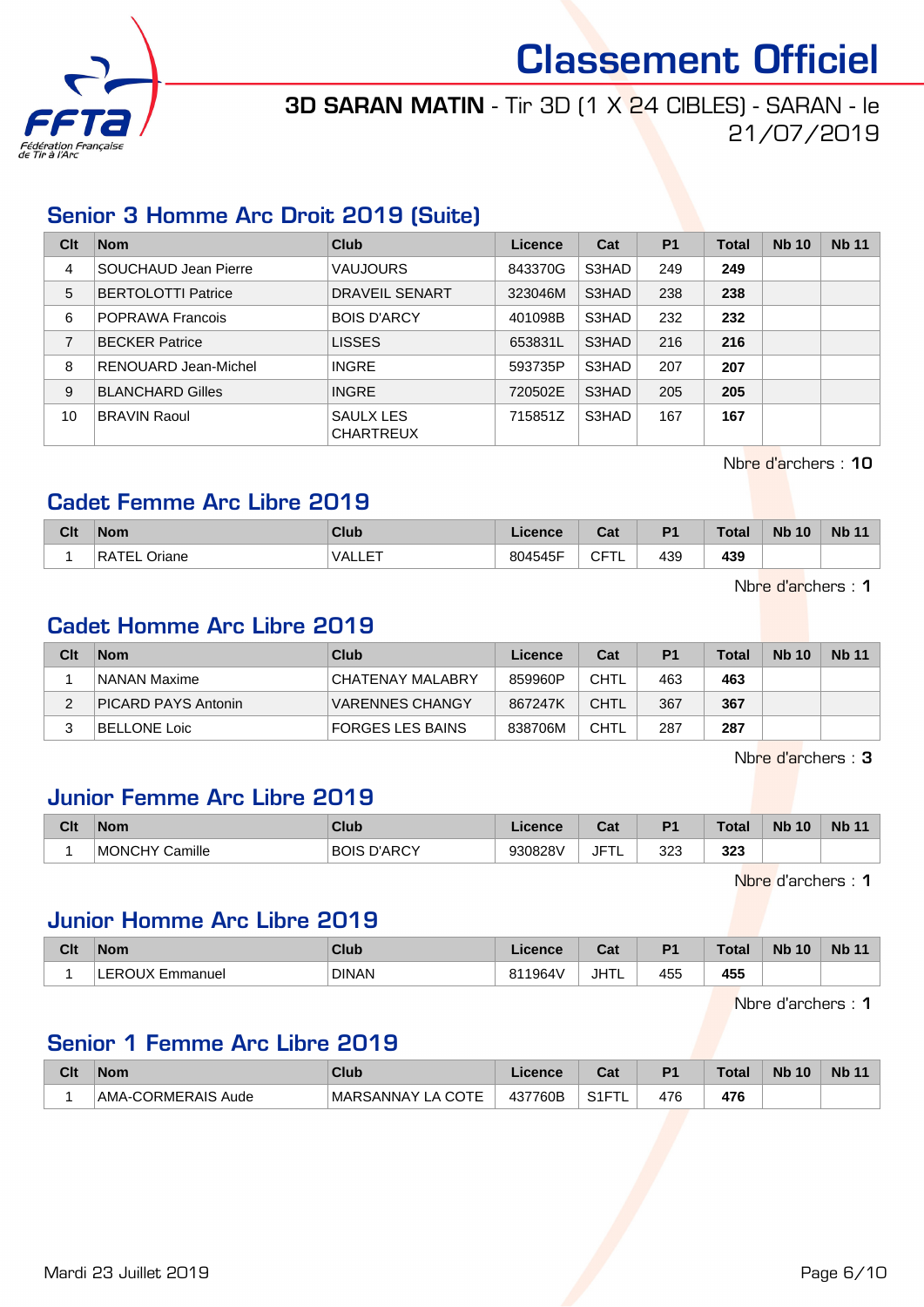

## 3D SARAN MATIN - Tir 3D (1 X 24 CIBLES) - SARAN - le 21/07/2019

#### Senior 1 Femme Arc Libre 2019 (Suite)

| Clt | <b>Nom</b>       | Club                            | Licence | ו ה<br>uai         | D <sub>1</sub> | Total | <b>Nb 10</b> | Nb 11 |
|-----|------------------|---------------------------------|---------|--------------------|----------------|-------|--------------|-------|
|     | BOUTELEUX Mylene | LES MOULINEAUX<br><b>ISSY L</b> | 764606U | S <sub>1</sub> FTI | 467            | 467   |              |       |

Nbre d'archers : 2

### Senior 1 Homme Arc Libre 2019

| Clt            | <b>Nom</b>               | Club                                  | Licence | Cat                | P <sub>1</sub> | Total | <b>Nb 10</b> | <b>Nb 11</b> |
|----------------|--------------------------|---------------------------------------|---------|--------------------|----------------|-------|--------------|--------------|
|                | <b>CORMERAIS Fabien</b>  | VALLET                                | 623367Y | S <sub>1</sub> HTL | 484            | 484   |              |              |
| 2              | <b>MERCIER Florian</b>   | <b>MONTLOUIS-SUR-</b><br><b>LOIRE</b> | 677394Y | S <sub>1</sub> HTL | 480            | 480   |              |              |
| 3              | <b>BRAULT Thomas</b>     | DRAVEIL SENART                        | 337165J | S <sub>1</sub> HTL | 472            | 472   |              |              |
| $\overline{4}$ | <b>LEROUX Brice</b>      | <b>DINAN</b>                          | 836413V | S <sub>1</sub> HTL | 462            | 462   |              |              |
| 5              | <b>GUESNET Guillaume</b> | NEUVILLE AUX BOIS                     | 886886G | S <sub>1</sub> HTL | 413            | 413   |              |              |
| 6              | <b>RENAUD Matthieu</b>   | <b>LISSES</b>                         | 836887K | S <sub>1</sub> HTL | 309            | 309   |              |              |

Nbre d'archers : 6

### Senior 2 Femme Arc Libre 2019

| Clt            | <b>Nom</b>                 | Club                    | Licence | Cat                | <b>P1</b> | Total | <b>Nb 10</b> | <b>Nb 11</b> |
|----------------|----------------------------|-------------------------|---------|--------------------|-----------|-------|--------------|--------------|
|                | LEROUX Nathalie            | <b>SAUMUR</b>           | 836416Y | S <sub>2</sub> FTL | 421       | 421   |              |              |
| $\overline{2}$ | <b>FILLON Sibille</b>      | <b>CHEVREUSE</b>        | 656880A | S <sub>2</sub> FTL | 362       | 362   |              |              |
| 3              | <b>TOURNOIS Valerie</b>    | <b>ANTONY</b>           | 809301A | S <sub>2</sub> FTL | 343       | 343   |              |              |
| 4              | DOAN HUU Noriko            | <b>CHATENAY MALABRY</b> | 887701T | S <sub>2</sub> FTL | 318       | 318   |              |              |
| 5              | <b>CARRU Veronique</b>     | <b>NANGIS</b>           | 593667R | S <sub>2</sub> FTL | 244       | 244   |              |              |
| 6              | <b>CHAUVIN Marie-Laure</b> | <b>CHATENAY MALABRY</b> | 915775H | S <sub>2</sub> FTL | 234       | 234   |              |              |

Nbre d'archers : 6

## Senior 2 Homme Arc Libre 2019

| C <sub>lt</sub> | <b>Nom</b>                        | <b>Club</b>                           | Licence | Cat                | <b>P1</b> | <b>Total</b> | <b>Nb 10</b> | <b>Nb 11</b> |
|-----------------|-----------------------------------|---------------------------------------|---------|--------------------|-----------|--------------|--------------|--------------|
| 1               | <b>GRANDI Marc</b>                | <b>HARAMONT</b>                       | 264089D | S2HTL              | 483       | 483          |              |              |
| $\overline{2}$  | <b>HENOUX Arnaud</b>              | <b>ISSY LES MOULINEAUX</b>            | 221952C | S <sub>2</sub> HTL | 479       | 479          |              |              |
| 3               | <b>THION Arnaud</b>               | <b>BELLEGARDE LA ROSE</b>             | 722249D | S2HTL              | 458       | 458          | 17           | 19           |
| $\overline{4}$  | <b>GAIGNARD-GAILLARD Philippe</b> | SAINT JEAN DE BRAYE                   | 461662G | S <sub>2</sub> HTL | 458       | 458          | 16           | 16           |
| 5               | <b>CVEJIC Alexandre</b>           | <b>DRAVEIL SENART</b>                 | 877737M | S2HTL              | 449       | 449          |              |              |
| 6               | <b>LEROUX Guy</b>                 | <b>GUICHEN</b>                        | 836419B | S <sub>2</sub> HTL | 429       | 429          |              |              |
| $\overline{7}$  | DA RIN Michel                     | <b>SULLY SUR LOIRE</b>                | 315300T | S2HTL              | 426       | 426          |              |              |
| 8               | <b>BERGERA Nicolas</b>            | <b>SULLY SUR LOIRE</b>                | 792410R | S <sub>2</sub> HTL | 426       | 426          |              |              |
| 9               | <b>KAHNAMOUEE Fariborz</b>        | <b>RUEIL MALMAISON</b><br><b>STAR</b> | 754441V | S <sub>2</sub> HTL | 424       | 424          |              |              |
| 10              | <b>DURUISSEAU Gauthier</b>        | <b>VIROFLAY</b>                       | 839082W | S <sub>2</sub> HTL | 412       | 412          |              |              |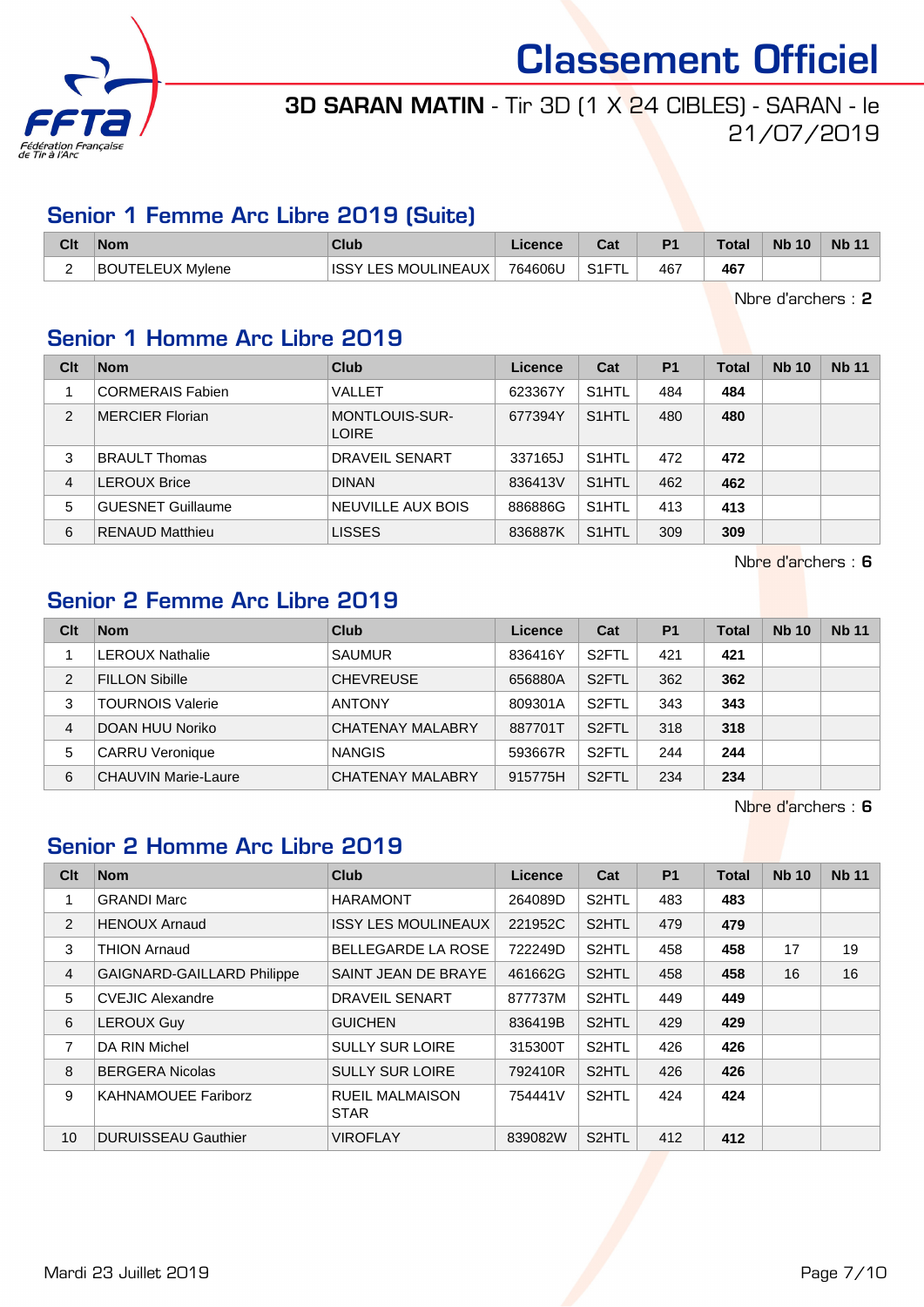

## 3D SARAN MATIN - Tir 3D (1 X 24 CIBLES) - SARAN - le 21/07/2019

#### Senior 2 Homme Arc Libre 2019 (Suite)

| Clt | <b>Nom</b>             | Club               | Licence | Cat                | P <sub>1</sub> | <b>Total</b> | <b>Nb 10</b> | <b>Nb 11</b> |
|-----|------------------------|--------------------|---------|--------------------|----------------|--------------|--------------|--------------|
| 11  | GARCIA Jorge           | <b>BOIS D'ARCY</b> | 871207P | S <sub>2</sub> HTL | 366            | 366          |              |              |
| 12  | RIVIERRE Jerome        | NEUVILLE AUX BOIS  | 957269K | S <sub>2</sub> HTL | 268            | 268          |              |              |
| 13  | <b>PLESSIS Laurent</b> | NEUVILLE AUX BOIS  | 957761V | S <sub>2</sub> HTL | 262            | 262          |              |              |
| 14  | LOZE Sylvain           | VILLENEUVE LE ROI  | 793679V | S <sub>2</sub> HTL | 163            | 163          |              |              |

Nbre d'archers : 14

### Senior 3 Femme Arc Libre 2019

| Clt | <b>Nom</b>                  | <b>Club</b>   | .icence           | ◠_,<br>cal | D <sup>+</sup> | <b>Total</b> | <b>N<sub>b</sub></b><br>10 | <b>Nb 11</b> |
|-----|-----------------------------|---------------|-------------------|------------|----------------|--------------|----------------------------|--------------|
|     | 'Violette<br><b>SAUBION</b> | <b>ANTONY</b> | 123189N<br>$\sim$ | S3FT       | 436            | 436          |                            |              |

Nbre d'archers : 1

#### Senior 3 Homme Arc Libre 2019

| Clt    | <b>Nom</b>               | Club              | Licence | Cat   | P <sub>1</sub> | <b>Total</b> | <b>Nb 10</b> | <b>Nb 11</b> |
|--------|--------------------------|-------------------|---------|-------|----------------|--------------|--------------|--------------|
|        | <b>SAUBION Dominique</b> | <b>ANTONY</b>     | 433694G | S3HTL | 453            | 453          |              |              |
| $\sim$ | BARKUSKY Michel          | <b>MARCOUSSIS</b> | 314081T | S3HTL | 401            | 401          |              |              |

Nbre d'archers : 2

#### Senior 1 Femme Arc Chasse 2019

| Clt | <b>Nom</b>              | Club              | Licence | Cat                | P <sub>1</sub> | <b>Total</b> | <b>Nb 10</b> | <b>Nb 11</b> |
|-----|-------------------------|-------------------|---------|--------------------|----------------|--------------|--------------|--------------|
|     | <b>JAMBUT Pauline</b>   | NEUVILLE AUX BOIS | 883030R | S <sub>1</sub> FAC | 189            | 189          |              |              |
|     | <b>PEIGNE Alexandra</b> | I DRAVEIL SENART  | 914340Y | S <sub>1</sub> FAC | 137            | 137          |              |              |

Nbre d'archers : 2

## Senior 1 Homme Arc Chasse 2019

| Clt      | <b>Nom</b>       | Club              | Licence | Cat                | P <sub>1</sub> | <b>Total</b> | <b>Nb 10</b> | <b>Nb 11</b> |
|----------|------------------|-------------------|---------|--------------------|----------------|--------------|--------------|--------------|
|          | JAMBUT Sebastien | NEUVILLE AUX BOIS | 837345H | S <sub>1</sub> HAC | 249            | 249          |              |              |
| <u>.</u> | CHARLES Camille  | <b>BOULOIRE</b>   | 761524U | S <sub>1</sub> HAC | 238            | 238          |              |              |

Nbre d'archers : 2

#### Senior 2 Femme Arc Chasse 2019

| Clt | <b>Nom</b>               | Club               | Licence | Cat                | P <sub>1</sub> | <b>Total</b> | <b>Nb 10</b> | <b>Nb 11</b> |
|-----|--------------------------|--------------------|---------|--------------------|----------------|--------------|--------------|--------------|
|     | PLANTIVEAU Isabelle      | CHATENAY MALABRY   | 810635A | S2FAC              | 276            | 276          |              |              |
|     | RECHAUSSAT Evelyne       | CHATENAY MALABRY   | 835622K | S <sub>2</sub> FAC | 205            | 205          |              |              |
|     | <b>POMPORTE Sandrine</b> | FLEURY LES AUBRAIS | 876086T | S2FAC              | 142            | 142          |              |              |

Nbre d'archers : 3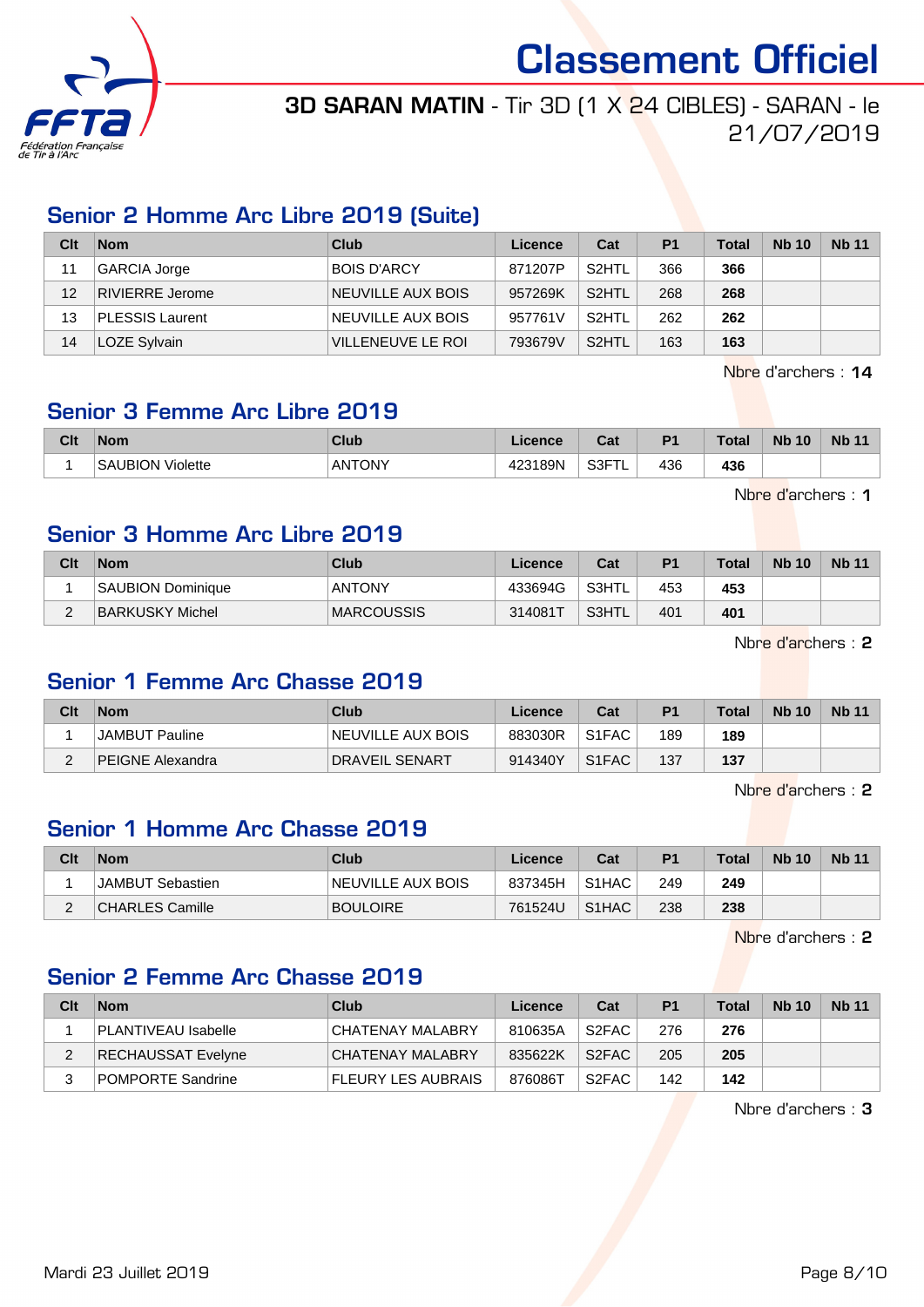

### 3D SARAN MATIN - Tir 3D (1 X 24 CIBLES) - SARAN - le 21/07/2019

#### Senior 2 Homme Arc Chasse 2019

| Clt            | <b>Nom</b>               | Club                      | Licence | Cat                | P <sub>1</sub> | <b>Total</b> | <b>Nb 10</b> | <b>Nb 11</b> |
|----------------|--------------------------|---------------------------|---------|--------------------|----------------|--------------|--------------|--------------|
|                | <b>CHEVRIER Emmanuel</b> | <b>FLEURY LES AUBRAIS</b> | 747101S | S <sub>2</sub> HAC | 327            | 327          |              |              |
| $\overline{2}$ | <b>ABIVEN Xavier</b>     | <b>BASSIN D'ARCACHON</b>  | 283016B | S <sub>2</sub> HAC | 313            | 313          |              |              |
| 3              | ZENOU FrÉdÉric           | <b>BOHARS</b>             | 858211N | S <sub>2</sub> HAC | 242            | 242          |              |              |
| 4              | <b>GRAVEREAU Laurent</b> | SAINT JEAN DE BRAYE       | 303307G | S <sub>2</sub> HAC | 232            | 232          |              |              |
| 5              | <b>LEGER Luc</b>         | ST GEORGES LE<br>PERREUX  | 601190T | S <sub>2</sub> HAC | 190            | 190          |              |              |
| 6              | <b>HERY Gilles</b>       | <b>CHAOURCE</b>           | 628855N | S <sub>2</sub> HAC | 188            | 188          |              |              |

Nbre d'archers : 6

#### Senior 3 Femme Arc Chasse 2019

| Clt | <b>Nom</b>          | Club          | ∟icence | <b>DAL</b><br>uai | D <sub>1</sub> | <b>Total</b> | <b>N<sub>b</sub></b><br>10 | <b>Nb 11</b> |
|-----|---------------------|---------------|---------|-------------------|----------------|--------------|----------------------------|--------------|
|     | BARRAULT Marie Line | <b>ANTONY</b> | 399897W | S3FAC             | 255            | 255<br>- -   |                            |              |

Nbre d'archers : 1

#### Senior 3 Homme Arc Chasse 2019

| Clt | <b>Nom</b>             | Club                | Licence | Cat   | P <sub>1</sub> | <b>Total</b> | <b>Nb 10</b> | <b>Nb 11</b> |
|-----|------------------------|---------------------|---------|-------|----------------|--------------|--------------|--------------|
|     | <b>GOUFFE Paul</b>     | ST JEAN LE BLANC    | 316777Y | S3HAC | 277            | 277          |              |              |
| 2   | <b>DEMATTEIS Alain</b> | <b>SAINT VRAIN</b>  | 896354Y | S3HAC | 226            | 226          |              |              |
| 3   | <b>CARUSO Lionel</b>   | <b>INGRE</b>        | 730694H | S3HAC | 192            | 192          |              |              |
| 4   | PICARD Alain           | VARENNES CHANGY     | 887444N | S3HAC | 183            | 183          |              |              |
| 5   | <b>GUINOT Michel</b>   | <b>VILLEMOISSON</b> | 230138A | S3HAC | 26             | 26           |              |              |

Nbre d'archers : 5

# Autres tirs

#### Senior 2 Femme Arc Libre 2019

| <b>Tir</b>       | <b>Nom</b>                 | Club                 | Licence | <b>Cat</b><br>ual      | P <sub>1</sub> | ™otal | <b>N<sub>b</sub></b><br>10 | <b>Nb 11</b> |
|------------------|----------------------------|----------------------|---------|------------------------|----------------|-------|----------------------------|--------------|
| Tir <sub>2</sub> | ∟OBEL MAHY Christine<br>DE | ™VIRO∟<br>LAY<br>ו⊨ו | 883967J | S <sub>2</sub> FT<br>- | 353            | 353   |                            |              |

Nbre d'archers : 1

#### Senior 2 Homme Arc Libre 2019

| Tir          | <b>Nom</b>                         | <b>Club</b>          | .icence | Cat   | D <sub>1</sub> | Total | <b>Nb 10</b> | <b>Nb 11</b> |
|--------------|------------------------------------|----------------------|---------|-------|----------------|-------|--------------|--------------|
| Tir $\angle$ | <b>MAHY Antoine</b><br>.OBEL<br>DE | <b>VIROFL</b><br>LAY | 789941G | S2HTL | 441            | 441   |              |              |

Nbre d'archers : 1

Nombre total d'archers : 154

Club Organisateur :

0445125 FLEURY LES AUBRAIS-SARAN

#### Arbitre responsable :

667957R CROCHARD LUDOVIC